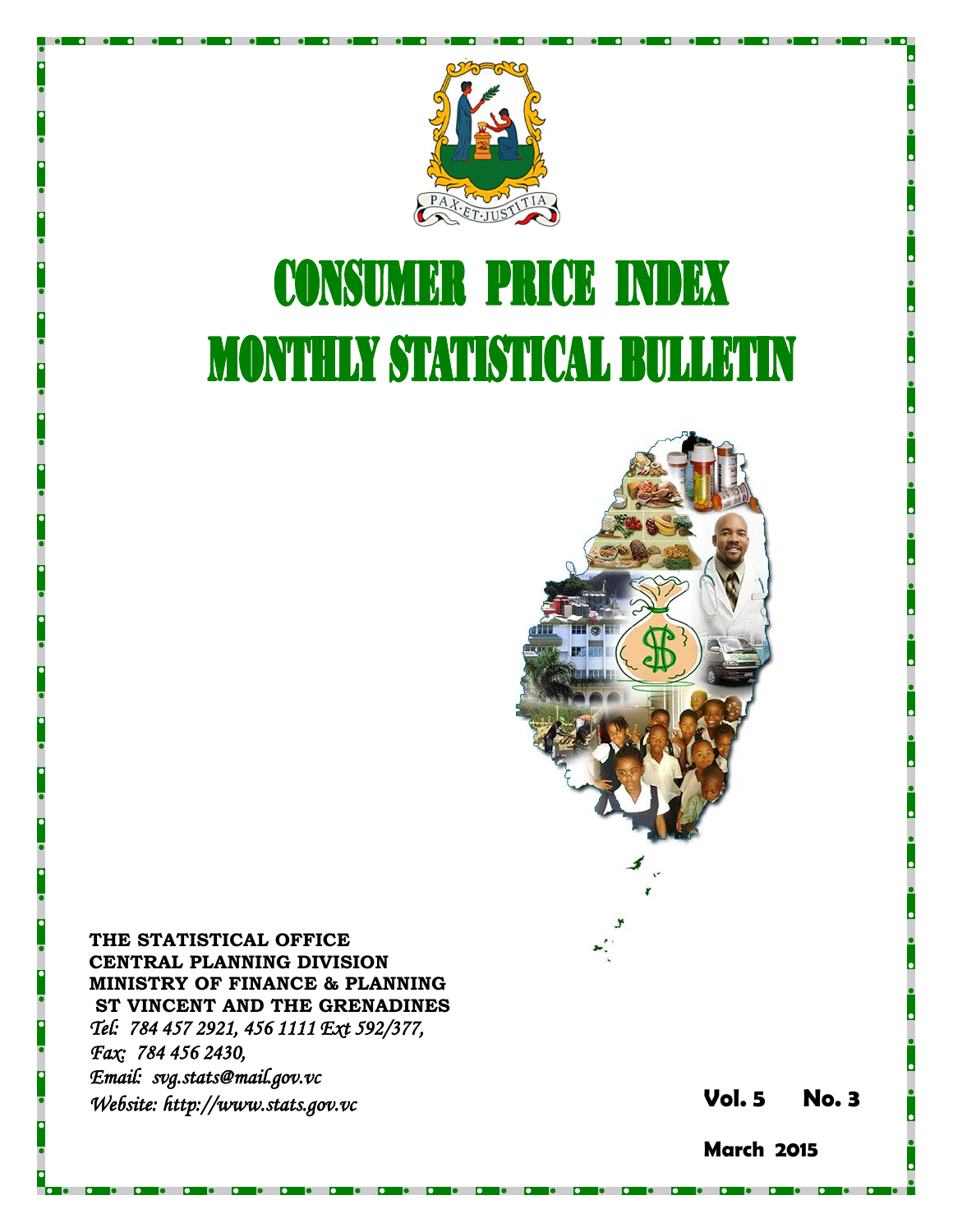# **TABLE OF CONTENTS**

# **Page No.**

|                | Analysis $-$                                                                  | $\mathbf{1}$   |
|----------------|-------------------------------------------------------------------------------|----------------|
|                |                                                                               |                |
|                | Table No.                                                                     |                |
| $\mathbf{1}$   | <b>Average Retail Price of Selected Items</b>                                 | 3              |
| $\overline{2}$ | Average Retail Price of Selected Items MARCH 2015 compared<br>with MARCH 2014 | $\overline{4}$ |
| 3              | The Consumer Price Index by main groups                                       | 8              |
| 4              | The Consumer Price Index contribution to change by Groups                     | 10             |
| 5              | Monthly Items by Group                                                        | 11             |
|                | Chart No.                                                                     |                |
|                | 1 COICOP Percentage Change for the Month of MARCH 2015                        | 9              |

\* \* \*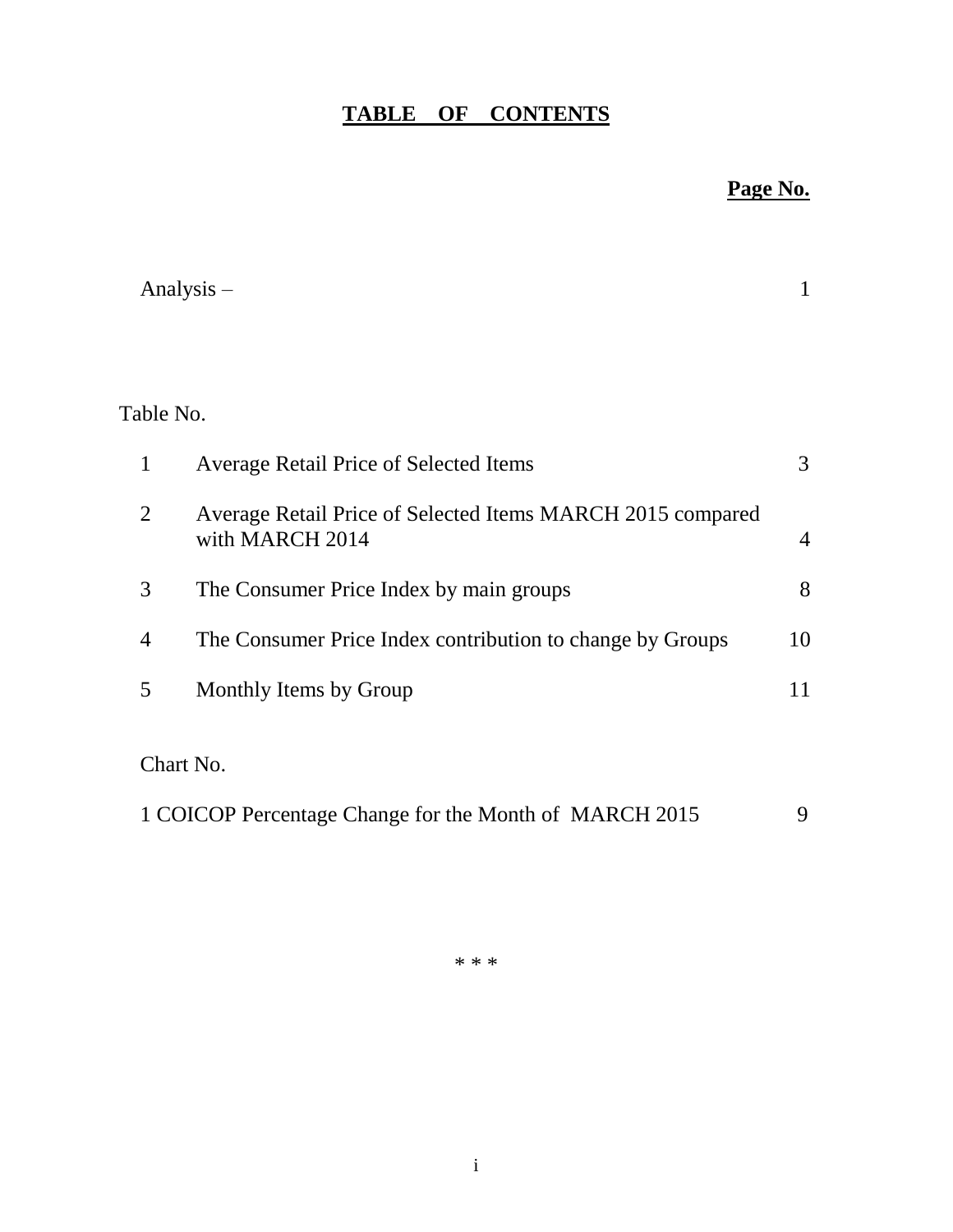## **MARCH 2015**

The Consumer Price Index registered a decline of 0.5 percent for the month of March 2015. The "All Items" index was recorded at 105.5 for the month of March in comparison to 106.0 for the month of February 2015. The "point-to-point" inflation rate was recorded as negative 1.8 percent.

Three (3) groups recorded decreases during the month: "Transport" (1.3 percent), "Housing, Electricity, Gas and Other Fuels" (0.9 percent) and "Food and Non-Alcoholic Beverages" (0.4 percent). Two (2) groups recorded increases during the month: "Furnishings, Household Equipment and Household Maintenance" (0.1 percent) and "Miscellaneous Goods and Services" (0.1 percent). Seven (7) groups remained unchanged during the month: "Alcoholic Beverages, Tobacco & Narcotics", Clothing and Footwear, "Health", "Communication", "Recreation and Culture", "Education" and "Restaurants and Hotels"

The 1.3 percent decline in the "Transport" index is due mainly to a decrease in the prices of diesel (14.1 percent) and petrol (7.9 percent) respectively.

The group index for "Housing, Water, Gas and Other Fuel" decreased by 0.9 percent as a result of a decline in the prices of steel rods (4.5 percent) and electricity (3.8 percent). This reduction in the cost of electricity is a result of the change in the fuel surcharge rate from 31.69 cents per kilowatt hour for the month of February 2015 to 28.63 cents per kilowatt hour for the month of March 2015.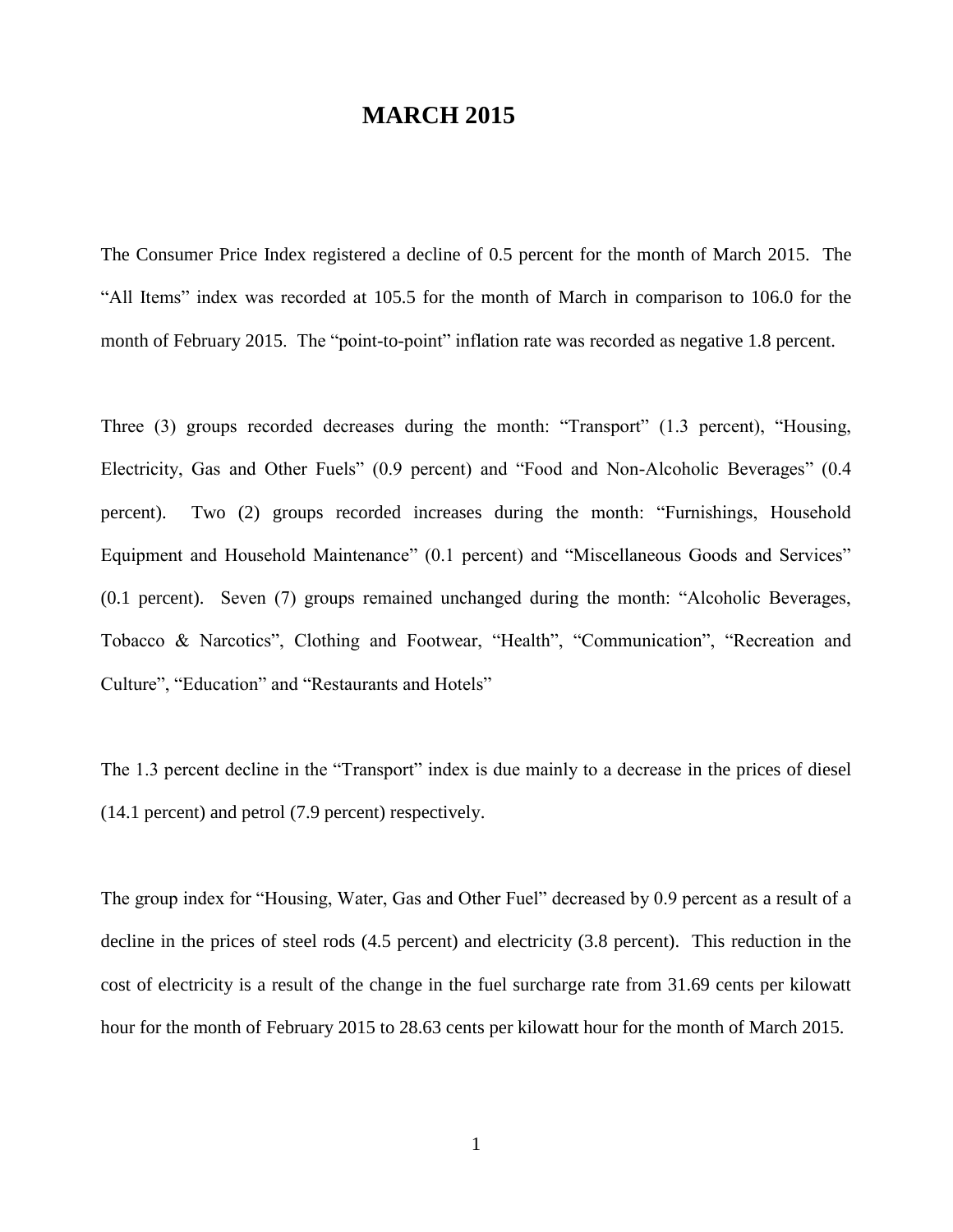The 0.4 percent decline in the index for "Food and Non-Alcoholic Beverages" is due mainly to a decrease in the prices of several food items: tomatoes (13.9 percent), limes (12.6 percent), cream cheese (6.0 percent), turkey wings (5.5 percent), dasheen (5.3 percent), bacon (4.7 percent), yams (3.8 percent), onions (3.7 percent), powdered milk – full cream (3.6 percent), ju-c (2.6 percent) and chicken – leg quarters (2.5 percent).

The 0.1 percent increase in the group index for "Furnishings, Household Equipment and Household Maintenance" is due mainly to an increase in the price of an electric bulb (13.5 percent).

The "Miscellaneous Goods and Services" index grew by 0.1 percent as a result of a 6.3 percent increase in the price of a hair relaxer.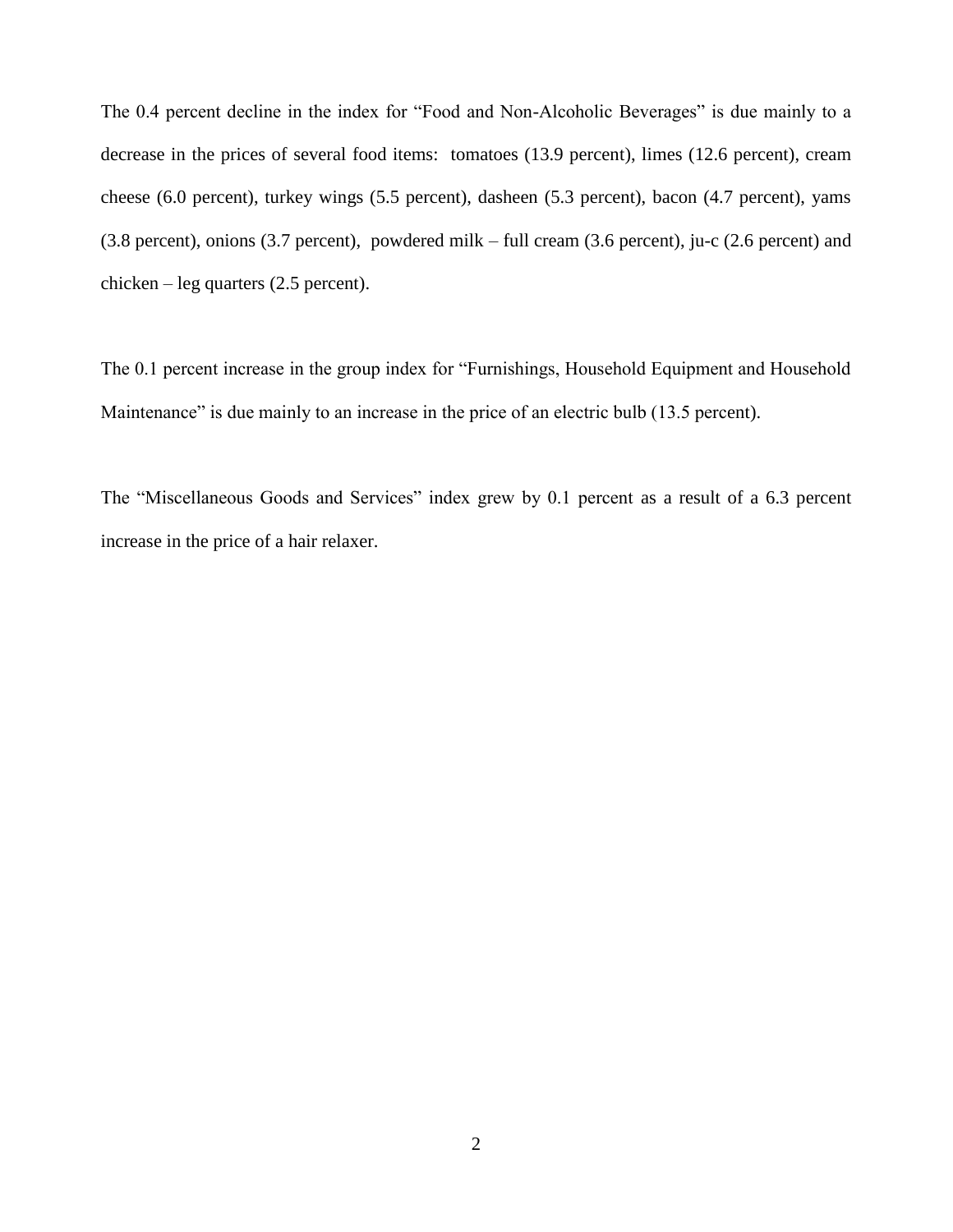## **TABLE 1 AVERAGE RETAIL PRICE OF SELECTED ITEMS**

|                               | <b>UNIT</b>     | <b>AVERAGE PRICE</b> |                 |              | <b>CHANGE PERCENTAGE</b> |
|-------------------------------|-----------------|----------------------|-----------------|--------------|--------------------------|
| <b>ITEM</b>                   | OF              | EC\$                 |                 | IN           | <b>CHANGE</b>            |
|                               | <b>QUANTITY</b> | <b>MARCH</b>         | <b>FEBRUARY</b> | <b>PRICE</b> | IN                       |
|                               |                 | 2015                 | 2014            |              | <b>PRICE</b>             |
| <b>INCREASED</b>              |                 |                      |                 |              |                          |
| Pasta (elbows)                | 340g pk         | 4.49                 | 4.25            | 0.24         | 5.65                     |
| Codfish                       | Lb              | 15.11                | 14.63           | 0.48         | 3.28                     |
| Watermelon                    | Lb              | 3.45                 | 2.96            | 0.49         | 16.55                    |
| Canned, sliced pineapple      | 20oz tin        | 6.99                 | 6.70            | 0.29         | 4.33                     |
| Red kidney beans              | 454g pk         | 6.85                 | 5.99            | 0.86         | 14.36                    |
| Mustard                       | 9oz bottle      | 2.55                 | 2.25            | 0.30         | 13.33                    |
| Vegetable Soup                | 45g pk          | 3.75                 | 2.31            | 1.44         | 62.34                    |
| Orange juice                  | 10oz tin        | 3.93                 | 3.74            | 0.19         | 5.08                     |
| Electric bulb                 | Each            | 5.05                 | 4.45            | 0.60         | 13.48                    |
| Passanger airfare:            |                 |                      |                 |              |                          |
| St Vincent to Toronto, Canada | 1 month         | 4988.80              | 3796.40         | 1192.40      | 31.41                    |
| St Vincent to New York, U.S.A | 1 month         | 2508.30              | 2319.20         | 189.10       | 8.15                     |
| Hair relaxer                  | 1.8kg           | 79.58                | 74.89           | 4.69         | 6.26                     |
|                               |                 |                      |                 |              |                          |
|                               |                 |                      |                 |              |                          |
| <b>DECREASED</b>              |                 |                      |                 |              |                          |
| Chicken-leg quarters          | Lb              | 2.79                 | 2.86            | $-0.07$      | $-2.45$                  |
| Turkey wings                  | Lb              | 3.64                 | 3.85            | $-0.21$      | $-5.45$                  |
| Bacon                         | 454g pk         | 19.55                | 20.52           | $-0.97$      | $-4.73$                  |
| Milk-powdered, full cream     | Lb              | 8.53                 | 8.85            | $-0.32$      | $-3.62$                  |
| Cream cheese                  | 8oz pk          | 8.75                 | 9.31            | $-0.56$      | $-6.02$                  |
| Limes                         | Lb              | 2.35                 | 2.69            | $-0.34$      | $-12.64$                 |
| Dasheen                       | Lb              | 1.78                 | 1.88            | $-0.10$      | $-5.32$                  |
| Yams                          | Lb              | 3.34                 | 3.47            | $-0.13$      | $-3.75$                  |
| Tomatoes                      | Lb              | 2.85                 | 3.31            | $-0.46$      | $-13.90$                 |
| Onions                        | Lb              | 2.36                 | 2.45            | $-0.09$      | $-3.67$                  |
| $Ju-c$                        | 591ml bottle    | 3.43                 | 3.52            | $-0.09$      | $-2.56$                  |
| Steel rods - 1/2"             | 1 length        | 18.49                | 19.37           | $-0.88$      | $-4.54$                  |
| Electricity                   | 140Kwh          | 110.08               | 114.37          | $-4.29$      | $-3.75$                  |
| Petrol                        | 1 gallon        | 10.56                | 11.47           | $-0.91$      | $-7.93$                  |
| Diesel                        | 1 gallon        | 10.13                | 11.79           | $-1.66$      | $-14.08$                 |
|                               |                 |                      |                 |              |                          |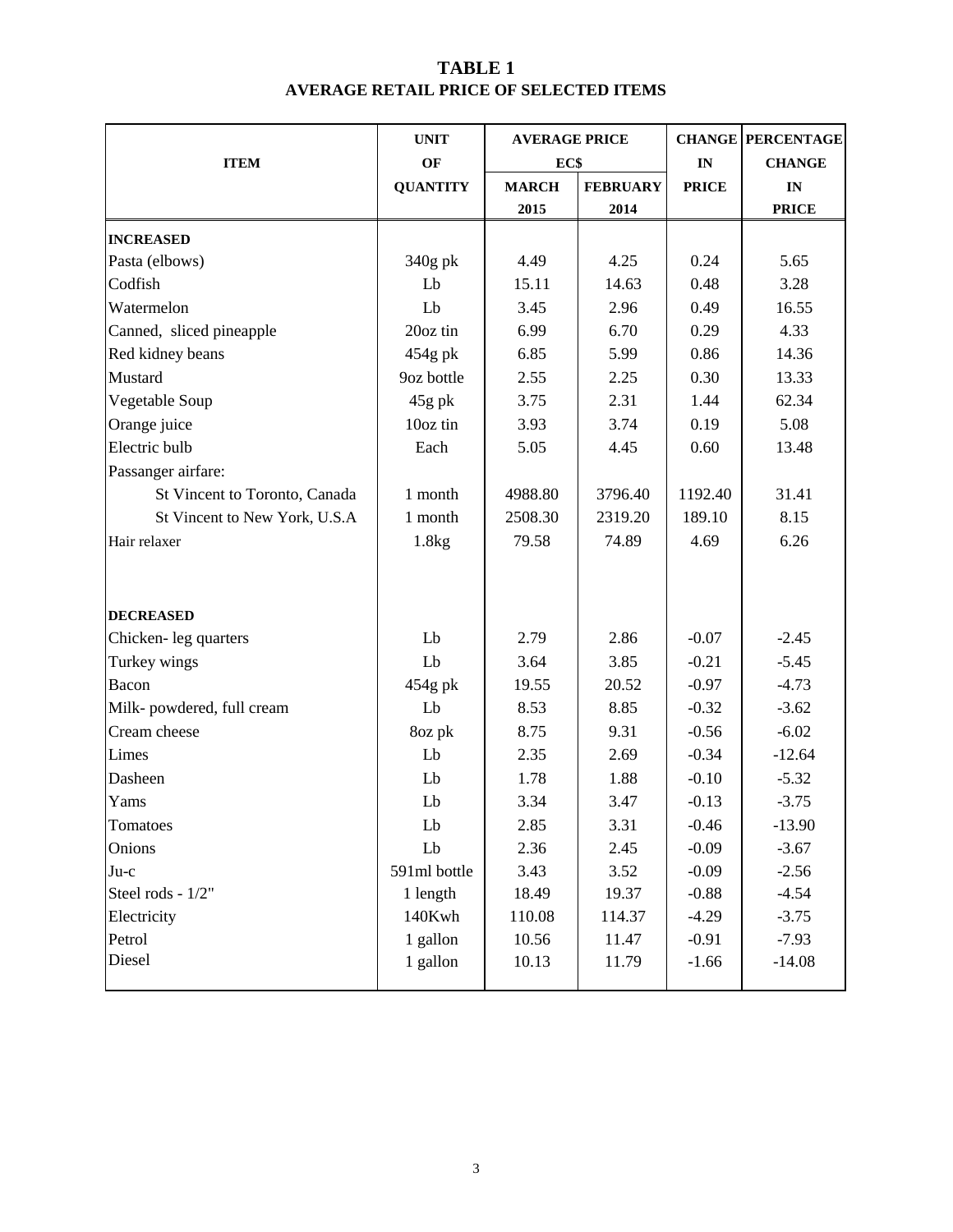#### **TABLE 2 AVERAGE RETAIL PRICE OF SELECTED ITEMS MARCH 2015 COMPARED WITH MARCH 2014**

| <b>ITEMS</b>                          | <b>UNIT</b>     |              | <b>AVERAGE</b> | <b>CHANGE</b> | PERCENTAGE    |
|---------------------------------------|-----------------|--------------|----------------|---------------|---------------|
|                                       | <b>OF</b>       | EC\$         |                | IN            | <b>CHANGE</b> |
|                                       | <b>QUANTITY</b> | <b>MARCH</b> | <b>MARCH</b>   | <b>PRICE</b>  | IN            |
|                                       |                 | 2015         | 2014           |               | <b>PRICE</b>  |
| FOOD AND NON-ALCOHOLIC                |                 |              |                |               |               |
| <b>BEVERAGES</b>                      |                 |              |                |               |               |
| Beef - Fresh                          | Lb.             | 8.00         | 8.00           | 0.00          | 0.00          |
| Chicken - Whole                       | Lb.             | 6.29         | 6.10           | 0.19          | 3.11          |
| Chicken - Leg Quarters                | Lb.             | 2.79         | 2.90           | $-0.11$       | $-3.79$       |
| Chicken - Backs                       | Lb.             | 1.64         | 1.70           | $-0.06$       | $-3.53$       |
| Chicken - Wings                       | Lb.             | 4.76         | 4.86           | $-0.10$       | $-2.06$       |
| <b>Turkey Wings</b>                   | Lb.             | 3.64         | 3.48           | 0.16          | 4.60          |
| Fish - Fresh (Deep Sea)               | Lb.             | 9.00         | 9.00           | 0.00          | 0.00          |
| Fish - Fresh (Jacks)                  | Lb.             | 5.00         | 5.00           | 0.00          | 0.00          |
| Fish - Fresh (Robins)                 | Lb.             | 4.00         | 5.00           | $-1.00$       | $-20.00$      |
| <b>Chicken Franks</b>                 | 340 g Pk        | 5.34         | 5.39           | $-0.05$       | $-0.93$       |
| Luncheon Meat (pork)                  | 340 g           | 7.59         | 7.74           | $-0.15$       | $-1.94$       |
| Codfish                               | Lb.             | 15.11        | 14.15          | 0.96          | 6.78          |
| Cornflakes                            | 12 oz           | 12.27        | 12.27          | 0.00          | 0.00          |
| Pasta - Elbows                        | 340 g           | 4.49         | 4.15           | 0.34          | 8.19          |
| Milk - Evaporated                     | 410g Tin        | 3.40         | 3.24           | 0.16          | 4.94          |
| Milk - Condensed                      | 397g Tin        | 3.54         | 3.53           | 0.01          | 0.28          |
| Bread-Small Loaf, white               | 5 Pk            | 1.99         | 1.99           | 0.00          | 0.00          |
| Bread - Large Sliced Pan Loaf (white) | Each            | 4.25         | 4.25           | 0.00          | 0.00          |
| Eggs                                  | Doz             | 8.64         | 8.64           | 0.00          | 0.00          |
| Orange Juice                          | 19 oz Tin       | 7.87         | 7.48           | 0.39          | 5.21          |
| Sugar - Brown (loose)                 | Lb.             | 1.42         | 1.54           | $-0.12$       | $-7.79$       |
| Sugar - White (loose)                 | Lb.             | 1.74         | 1.86           | $-0.12$       | $-6.45$       |
| Flour - Loose                         | Lb.             | 1.40         | 1.41           | $-0.01$       | $-0.71$       |
| Flour - Packaged (white)              | 2 kg            | 6.75         | 6.75           | 0.00          | 0.00          |
| Flour - Packaged (wholewheat)         | 2 kg            | 7.39         | 7.39           | 0.00          | 0.00          |
| Rice - Loose                          | Lb.             | 1.78         | 1.78           | 0.00          | 0.00          |
| Rice - Package                        | 2 kg            | 9.20         | 9.20           | 0.00          | 0.00          |
| <b>Bananas</b>                        | Lb.             | 1.32         | 1.33           | $-0.01$       | $-0.75$       |
| <b>Breadfruit</b>                     | Lb.             | 2.66         | 2.69           | $-0.03$       | $-1.12$       |
| Eddoes                                | Lb.             | 2.55         | 1.66           | 0.89          | 53.61         |
| Dasheens                              | Lb.             | 1.76         | 1.73           | 0.03          | 1.73          |
| <b>Sweet Potatoes</b>                 | Lb.             | 2.00         | 1.80           | 0.20          | 11.11         |
| Oranges                               | Each            | 0.74         | 0.87           | $-0.13$       | $-14.94$      |
| Tomatoes                              | Lb.             | 2.85         | 3.99           | $-1.14$       | $-28.57$      |
| <b>Cooking Margarine</b>              | 445g Tub        | 7.90         | 7.90           | 0.00          | 0.00          |
| Vegetable Oil                         | 1 Litre         | 10.54        | 10.54          | 0.00          | 0.00          |
| Powdered Chocolate                    | 300g Pk         | 10.58        | 10.44          | 0.14          | 1.34          |
| Hairoun Fruit Cocktail (not cold)     | 280 ml Bottle   | 2.25         | 2.24           | 0.01          | 0.45          |
| Vitamalt                              | 310 ml Bottle   | 5.59         | 5.61           | $-0.02$       | $-0.36$       |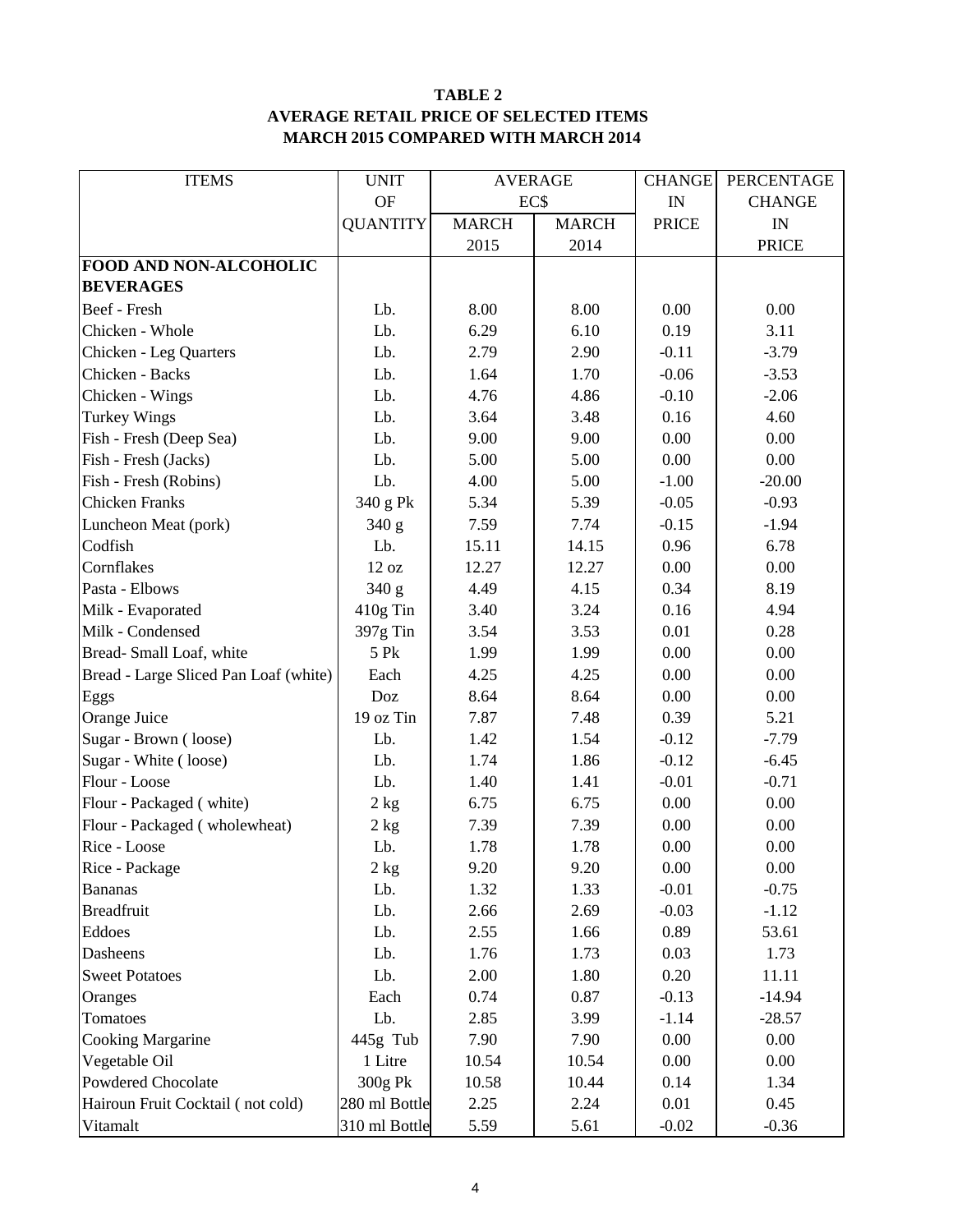#### **TABLE 2 Cont'd AVERAGE RETAIL PRICE OF SELECTED ITEMS MARCH 2015 COMPARED WITH MARCH 2014**

| <b>OF</b><br>EC\$<br>IN<br><b>CHANGE</b><br><b>QUANTITY</b><br><b>MARCH</b><br><b>MARCH</b><br><b>PRICE</b><br>${\rm IN}$<br>2015<br>2014<br><b>PRICE</b><br>ALCOHOLIC BEVERAGES, TOBACCO<br><b>&amp; NARCOTICS</b><br>Rum - Local (White)<br>750 ml Bot.<br>29.02<br>0.00<br>0.00<br>29.02<br>Beer - Local<br>280 ml Bot.<br>4.48<br>4.51<br>$-0.03$<br>$-0.67$<br>3.47<br>$-0.29$<br>Cigarettes<br>Pkt. $(10)$<br>3.46<br>$-0.01$<br>Table wine (local)<br>26 oz Bot.<br>18.58<br>18.08<br>0.50<br>2.77<br><b>CLOTHING &amp; FOOTWEAR</b><br>Textile material - Terelyne<br>Yd.<br>47.95<br>47.95<br>0.00<br>0.00<br>Yd.<br>Textile material - Linen<br>0.00<br>0.00<br>17.95<br>17.95<br>0.00<br>Men's Shirts - Long Sleeve<br>Each<br>69.95<br>69.95<br>0.00<br>Men's Jeans (long) - size 30<br>34.07<br>5.88<br>17.26<br>Each<br>39.95<br>Men's Shoes -Formal<br>Pair<br>79.95<br>79.95<br>0.00<br>0.00<br>Women's Shoes - Formal<br>Pair<br>110.00<br>110.00<br>0.00<br>0.00<br>Women's 2Pc Skirtsuit (polyester) large<br>100.00<br>100.55<br>$-0.55$<br>$-0.55$<br>Each<br>25.00<br>Women's Blouse (cotton/Spandex)<br>Each<br>24.65<br>0.35<br>1.42<br><b>GAS AND OTHER FUELS</b><br>Unfurnished House -2 Bedrooms<br>1Mth<br>546.43<br>54.64<br>491.79<br>900.00<br>Unfurnished House -3 Bedrooms<br>1Mth<br>612.50<br>612.50<br>0.00<br>0.00<br>Furnished Apartment - 2 Bedrooms<br>1Mth<br>0.00<br>0.00<br>791.67<br>791.67<br>Cement - Portland (grey)<br>94 Lbs<br>24.90<br>24.75<br>0.15<br>0.61<br>Galvanise Sheets 10 ft.<br>1 Length<br>86.38<br>86.39<br>$-0.01$<br>$-0.01$<br>Oil Paint<br>1 Gal.<br>105.00<br>110.00<br>$-5.00$<br>$-4.55$<br>1.45<br>Lumber -Dressed Treated Yellow Pine (1x12x12)<br>68.07<br>67.10<br>0.97<br>1 Length<br>Water - Consumption Charge<br>5000 Gals.<br>37.50<br>37.50<br>0.00<br>0.00<br>Kerosene<br>1 Gal.<br>12.40<br>13.93<br>$-10.98$<br>$-1.53$<br>Charcoal<br>1 Sack<br>0.00<br>40.00<br>40.00<br>0.00<br>20 Lb. Cyl.<br>31.25<br>44.56<br>$-13.31$<br>$-29.87$<br><b>140 KWH</b><br>$-22.52$<br>110.08<br>142.07<br>31.99 | <b>ITEMS</b>                                         | <b>UNIT</b> | <b>AVERAGE PRICE</b> |  | <b>CHANGE PERCENTAGE</b> |
|-----------------------------------------------------------------------------------------------------------------------------------------------------------------------------------------------------------------------------------------------------------------------------------------------------------------------------------------------------------------------------------------------------------------------------------------------------------------------------------------------------------------------------------------------------------------------------------------------------------------------------------------------------------------------------------------------------------------------------------------------------------------------------------------------------------------------------------------------------------------------------------------------------------------------------------------------------------------------------------------------------------------------------------------------------------------------------------------------------------------------------------------------------------------------------------------------------------------------------------------------------------------------------------------------------------------------------------------------------------------------------------------------------------------------------------------------------------------------------------------------------------------------------------------------------------------------------------------------------------------------------------------------------------------------------------------------------------------------------------------------------------------------------------------------------------------------------------------------------------------------------------------------------------------------------------------------------------------------------------------------------------------------------------------------------------------------------------------|------------------------------------------------------|-------------|----------------------|--|--------------------------|
|                                                                                                                                                                                                                                                                                                                                                                                                                                                                                                                                                                                                                                                                                                                                                                                                                                                                                                                                                                                                                                                                                                                                                                                                                                                                                                                                                                                                                                                                                                                                                                                                                                                                                                                                                                                                                                                                                                                                                                                                                                                                                         |                                                      |             |                      |  |                          |
|                                                                                                                                                                                                                                                                                                                                                                                                                                                                                                                                                                                                                                                                                                                                                                                                                                                                                                                                                                                                                                                                                                                                                                                                                                                                                                                                                                                                                                                                                                                                                                                                                                                                                                                                                                                                                                                                                                                                                                                                                                                                                         |                                                      |             |                      |  |                          |
|                                                                                                                                                                                                                                                                                                                                                                                                                                                                                                                                                                                                                                                                                                                                                                                                                                                                                                                                                                                                                                                                                                                                                                                                                                                                                                                                                                                                                                                                                                                                                                                                                                                                                                                                                                                                                                                                                                                                                                                                                                                                                         |                                                      |             |                      |  |                          |
|                                                                                                                                                                                                                                                                                                                                                                                                                                                                                                                                                                                                                                                                                                                                                                                                                                                                                                                                                                                                                                                                                                                                                                                                                                                                                                                                                                                                                                                                                                                                                                                                                                                                                                                                                                                                                                                                                                                                                                                                                                                                                         |                                                      |             |                      |  |                          |
|                                                                                                                                                                                                                                                                                                                                                                                                                                                                                                                                                                                                                                                                                                                                                                                                                                                                                                                                                                                                                                                                                                                                                                                                                                                                                                                                                                                                                                                                                                                                                                                                                                                                                                                                                                                                                                                                                                                                                                                                                                                                                         |                                                      |             |                      |  |                          |
|                                                                                                                                                                                                                                                                                                                                                                                                                                                                                                                                                                                                                                                                                                                                                                                                                                                                                                                                                                                                                                                                                                                                                                                                                                                                                                                                                                                                                                                                                                                                                                                                                                                                                                                                                                                                                                                                                                                                                                                                                                                                                         |                                                      |             |                      |  |                          |
|                                                                                                                                                                                                                                                                                                                                                                                                                                                                                                                                                                                                                                                                                                                                                                                                                                                                                                                                                                                                                                                                                                                                                                                                                                                                                                                                                                                                                                                                                                                                                                                                                                                                                                                                                                                                                                                                                                                                                                                                                                                                                         |                                                      |             |                      |  |                          |
|                                                                                                                                                                                                                                                                                                                                                                                                                                                                                                                                                                                                                                                                                                                                                                                                                                                                                                                                                                                                                                                                                                                                                                                                                                                                                                                                                                                                                                                                                                                                                                                                                                                                                                                                                                                                                                                                                                                                                                                                                                                                                         |                                                      |             |                      |  |                          |
|                                                                                                                                                                                                                                                                                                                                                                                                                                                                                                                                                                                                                                                                                                                                                                                                                                                                                                                                                                                                                                                                                                                                                                                                                                                                                                                                                                                                                                                                                                                                                                                                                                                                                                                                                                                                                                                                                                                                                                                                                                                                                         |                                                      |             |                      |  |                          |
|                                                                                                                                                                                                                                                                                                                                                                                                                                                                                                                                                                                                                                                                                                                                                                                                                                                                                                                                                                                                                                                                                                                                                                                                                                                                                                                                                                                                                                                                                                                                                                                                                                                                                                                                                                                                                                                                                                                                                                                                                                                                                         |                                                      |             |                      |  |                          |
|                                                                                                                                                                                                                                                                                                                                                                                                                                                                                                                                                                                                                                                                                                                                                                                                                                                                                                                                                                                                                                                                                                                                                                                                                                                                                                                                                                                                                                                                                                                                                                                                                                                                                                                                                                                                                                                                                                                                                                                                                                                                                         |                                                      |             |                      |  |                          |
|                                                                                                                                                                                                                                                                                                                                                                                                                                                                                                                                                                                                                                                                                                                                                                                                                                                                                                                                                                                                                                                                                                                                                                                                                                                                                                                                                                                                                                                                                                                                                                                                                                                                                                                                                                                                                                                                                                                                                                                                                                                                                         |                                                      |             |                      |  |                          |
|                                                                                                                                                                                                                                                                                                                                                                                                                                                                                                                                                                                                                                                                                                                                                                                                                                                                                                                                                                                                                                                                                                                                                                                                                                                                                                                                                                                                                                                                                                                                                                                                                                                                                                                                                                                                                                                                                                                                                                                                                                                                                         |                                                      |             |                      |  |                          |
|                                                                                                                                                                                                                                                                                                                                                                                                                                                                                                                                                                                                                                                                                                                                                                                                                                                                                                                                                                                                                                                                                                                                                                                                                                                                                                                                                                                                                                                                                                                                                                                                                                                                                                                                                                                                                                                                                                                                                                                                                                                                                         |                                                      |             |                      |  |                          |
|                                                                                                                                                                                                                                                                                                                                                                                                                                                                                                                                                                                                                                                                                                                                                                                                                                                                                                                                                                                                                                                                                                                                                                                                                                                                                                                                                                                                                                                                                                                                                                                                                                                                                                                                                                                                                                                                                                                                                                                                                                                                                         |                                                      |             |                      |  |                          |
|                                                                                                                                                                                                                                                                                                                                                                                                                                                                                                                                                                                                                                                                                                                                                                                                                                                                                                                                                                                                                                                                                                                                                                                                                                                                                                                                                                                                                                                                                                                                                                                                                                                                                                                                                                                                                                                                                                                                                                                                                                                                                         |                                                      |             |                      |  |                          |
|                                                                                                                                                                                                                                                                                                                                                                                                                                                                                                                                                                                                                                                                                                                                                                                                                                                                                                                                                                                                                                                                                                                                                                                                                                                                                                                                                                                                                                                                                                                                                                                                                                                                                                                                                                                                                                                                                                                                                                                                                                                                                         |                                                      |             |                      |  |                          |
|                                                                                                                                                                                                                                                                                                                                                                                                                                                                                                                                                                                                                                                                                                                                                                                                                                                                                                                                                                                                                                                                                                                                                                                                                                                                                                                                                                                                                                                                                                                                                                                                                                                                                                                                                                                                                                                                                                                                                                                                                                                                                         |                                                      |             |                      |  |                          |
|                                                                                                                                                                                                                                                                                                                                                                                                                                                                                                                                                                                                                                                                                                                                                                                                                                                                                                                                                                                                                                                                                                                                                                                                                                                                                                                                                                                                                                                                                                                                                                                                                                                                                                                                                                                                                                                                                                                                                                                                                                                                                         | HOUSING, WATER, ELECTRICITY                          |             |                      |  |                          |
|                                                                                                                                                                                                                                                                                                                                                                                                                                                                                                                                                                                                                                                                                                                                                                                                                                                                                                                                                                                                                                                                                                                                                                                                                                                                                                                                                                                                                                                                                                                                                                                                                                                                                                                                                                                                                                                                                                                                                                                                                                                                                         |                                                      |             |                      |  |                          |
|                                                                                                                                                                                                                                                                                                                                                                                                                                                                                                                                                                                                                                                                                                                                                                                                                                                                                                                                                                                                                                                                                                                                                                                                                                                                                                                                                                                                                                                                                                                                                                                                                                                                                                                                                                                                                                                                                                                                                                                                                                                                                         | Rent:                                                |             |                      |  |                          |
|                                                                                                                                                                                                                                                                                                                                                                                                                                                                                                                                                                                                                                                                                                                                                                                                                                                                                                                                                                                                                                                                                                                                                                                                                                                                                                                                                                                                                                                                                                                                                                                                                                                                                                                                                                                                                                                                                                                                                                                                                                                                                         |                                                      |             |                      |  |                          |
|                                                                                                                                                                                                                                                                                                                                                                                                                                                                                                                                                                                                                                                                                                                                                                                                                                                                                                                                                                                                                                                                                                                                                                                                                                                                                                                                                                                                                                                                                                                                                                                                                                                                                                                                                                                                                                                                                                                                                                                                                                                                                         |                                                      |             |                      |  |                          |
|                                                                                                                                                                                                                                                                                                                                                                                                                                                                                                                                                                                                                                                                                                                                                                                                                                                                                                                                                                                                                                                                                                                                                                                                                                                                                                                                                                                                                                                                                                                                                                                                                                                                                                                                                                                                                                                                                                                                                                                                                                                                                         |                                                      |             |                      |  |                          |
|                                                                                                                                                                                                                                                                                                                                                                                                                                                                                                                                                                                                                                                                                                                                                                                                                                                                                                                                                                                                                                                                                                                                                                                                                                                                                                                                                                                                                                                                                                                                                                                                                                                                                                                                                                                                                                                                                                                                                                                                                                                                                         |                                                      |             |                      |  |                          |
|                                                                                                                                                                                                                                                                                                                                                                                                                                                                                                                                                                                                                                                                                                                                                                                                                                                                                                                                                                                                                                                                                                                                                                                                                                                                                                                                                                                                                                                                                                                                                                                                                                                                                                                                                                                                                                                                                                                                                                                                                                                                                         |                                                      |             |                      |  |                          |
|                                                                                                                                                                                                                                                                                                                                                                                                                                                                                                                                                                                                                                                                                                                                                                                                                                                                                                                                                                                                                                                                                                                                                                                                                                                                                                                                                                                                                                                                                                                                                                                                                                                                                                                                                                                                                                                                                                                                                                                                                                                                                         |                                                      |             |                      |  |                          |
|                                                                                                                                                                                                                                                                                                                                                                                                                                                                                                                                                                                                                                                                                                                                                                                                                                                                                                                                                                                                                                                                                                                                                                                                                                                                                                                                                                                                                                                                                                                                                                                                                                                                                                                                                                                                                                                                                                                                                                                                                                                                                         |                                                      |             |                      |  |                          |
|                                                                                                                                                                                                                                                                                                                                                                                                                                                                                                                                                                                                                                                                                                                                                                                                                                                                                                                                                                                                                                                                                                                                                                                                                                                                                                                                                                                                                                                                                                                                                                                                                                                                                                                                                                                                                                                                                                                                                                                                                                                                                         |                                                      |             |                      |  |                          |
|                                                                                                                                                                                                                                                                                                                                                                                                                                                                                                                                                                                                                                                                                                                                                                                                                                                                                                                                                                                                                                                                                                                                                                                                                                                                                                                                                                                                                                                                                                                                                                                                                                                                                                                                                                                                                                                                                                                                                                                                                                                                                         |                                                      |             |                      |  |                          |
|                                                                                                                                                                                                                                                                                                                                                                                                                                                                                                                                                                                                                                                                                                                                                                                                                                                                                                                                                                                                                                                                                                                                                                                                                                                                                                                                                                                                                                                                                                                                                                                                                                                                                                                                                                                                                                                                                                                                                                                                                                                                                         |                                                      |             |                      |  |                          |
|                                                                                                                                                                                                                                                                                                                                                                                                                                                                                                                                                                                                                                                                                                                                                                                                                                                                                                                                                                                                                                                                                                                                                                                                                                                                                                                                                                                                                                                                                                                                                                                                                                                                                                                                                                                                                                                                                                                                                                                                                                                                                         | <b>Cooking Gas</b>                                   |             |                      |  |                          |
|                                                                                                                                                                                                                                                                                                                                                                                                                                                                                                                                                                                                                                                                                                                                                                                                                                                                                                                                                                                                                                                                                                                                                                                                                                                                                                                                                                                                                                                                                                                                                                                                                                                                                                                                                                                                                                                                                                                                                                                                                                                                                         | <b>Electricity Consumption Charge</b>                |             |                      |  |                          |
|                                                                                                                                                                                                                                                                                                                                                                                                                                                                                                                                                                                                                                                                                                                                                                                                                                                                                                                                                                                                                                                                                                                                                                                                                                                                                                                                                                                                                                                                                                                                                                                                                                                                                                                                                                                                                                                                                                                                                                                                                                                                                         |                                                      |             |                      |  |                          |
|                                                                                                                                                                                                                                                                                                                                                                                                                                                                                                                                                                                                                                                                                                                                                                                                                                                                                                                                                                                                                                                                                                                                                                                                                                                                                                                                                                                                                                                                                                                                                                                                                                                                                                                                                                                                                                                                                                                                                                                                                                                                                         | <b>FURNISHING, HOUSEHOLD</b>                         |             |                      |  |                          |
|                                                                                                                                                                                                                                                                                                                                                                                                                                                                                                                                                                                                                                                                                                                                                                                                                                                                                                                                                                                                                                                                                                                                                                                                                                                                                                                                                                                                                                                                                                                                                                                                                                                                                                                                                                                                                                                                                                                                                                                                                                                                                         | <b>EQUIPMENT AND HOUSEHOLD</b><br><b>MAINTENANCE</b> |             |                      |  |                          |
| 0.00<br>Each                                                                                                                                                                                                                                                                                                                                                                                                                                                                                                                                                                                                                                                                                                                                                                                                                                                                                                                                                                                                                                                                                                                                                                                                                                                                                                                                                                                                                                                                                                                                                                                                                                                                                                                                                                                                                                                                                                                                                                                                                                                                            | Bed - Cherry 54"x75"                                 |             |                      |  |                          |
| 1,162.50<br>1,162.50<br>0.00<br>88.80<br>88.80<br>0.00<br>0.00<br>Each                                                                                                                                                                                                                                                                                                                                                                                                                                                                                                                                                                                                                                                                                                                                                                                                                                                                                                                                                                                                                                                                                                                                                                                                                                                                                                                                                                                                                                                                                                                                                                                                                                                                                                                                                                                                                                                                                                                                                                                                                  | Double size sheets - coloured/cotton                 |             |                      |  |                          |
| 52.76<br>52.76<br>0.00<br>0.00<br>Each                                                                                                                                                                                                                                                                                                                                                                                                                                                                                                                                                                                                                                                                                                                                                                                                                                                                                                                                                                                                                                                                                                                                                                                                                                                                                                                                                                                                                                                                                                                                                                                                                                                                                                                                                                                                                                                                                                                                                                                                                                                  |                                                      |             |                      |  |                          |
| 0.04<br>3.64<br>Each<br>1.14<br>1.10                                                                                                                                                                                                                                                                                                                                                                                                                                                                                                                                                                                                                                                                                                                                                                                                                                                                                                                                                                                                                                                                                                                                                                                                                                                                                                                                                                                                                                                                                                                                                                                                                                                                                                                                                                                                                                                                                                                                                                                                                                                    | Frying Pan - 12" - non-stick<br><b>Laundry Soap</b>  |             |                      |  |                          |
| 5.93<br>5.42<br>0.51<br>9.41<br>Each                                                                                                                                                                                                                                                                                                                                                                                                                                                                                                                                                                                                                                                                                                                                                                                                                                                                                                                                                                                                                                                                                                                                                                                                                                                                                                                                                                                                                                                                                                                                                                                                                                                                                                                                                                                                                                                                                                                                                                                                                                                    | Electrical Bulb - 60W                                |             |                      |  |                          |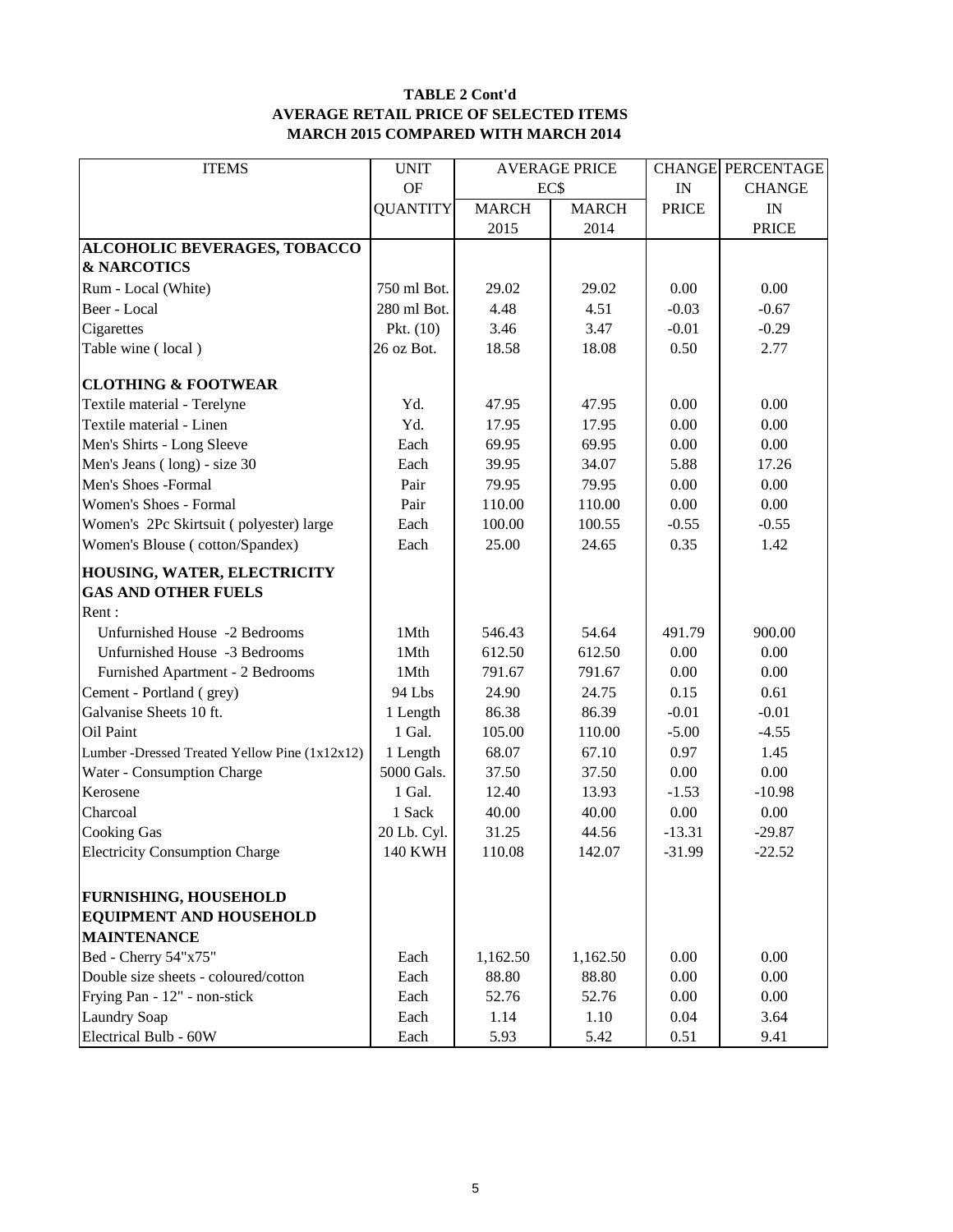### **TABLE 2 Cont'd AVERAGE RETAIL PRICE OF SELECTED ITEMS MARCH 2015 COMPARED WITH MARCH 2014**

| <b>ITEMS</b>                                | <b>UNIT</b>     |              | <b>AVERAGE PRICE</b> | <b>CHANGE</b> | PERCENTAGE    |
|---------------------------------------------|-----------------|--------------|----------------------|---------------|---------------|
|                                             | <b>OF</b>       |              | EC\$                 | IN            | <b>CHANGE</b> |
|                                             | <b>QUANTITY</b> | <b>MARCH</b> | <b>MARCH</b>         | <b>PRICE</b>  | IN            |
|                                             |                 | 2015         | 2014                 |               | <b>PRICE</b>  |
| <b>HEALTH</b>                               |                 |              |                      |               |               |
| Doctor's Fee - Gynaecologist                | 1 Visit         | 60.00        | 50.00                | 10.00         | 20.00         |
| Eye Care                                    | 1 Test          | 100.00       | 100.00               | 0.00          | 0.00          |
| Hospitalisation (Private Ward)              | 1 Day           | 75.00        | 75.00                | 0.00          | 0.00          |
| Drug for Hypertension                       | 1 Mth supply    | 3.50         | 3.50                 | 0.00          | 0.00          |
| Drug for Diabetes                           | 1 Mth supply    | 13.70        | 14.34                | $-0.64$       | $-4.46$       |
| Cough, Cold Preparation                     | 125 ml.         | 15.58        | 15.52                | 0.06          | 0.39          |
| Dental Care                                 | 1 Visit         | 116.67       | 114.17               | 2.50          | 2.19          |
| Chest X-ray                                 | 1 Test          | 120.00       | 110.00               | 10.00         | 9.09          |
|                                             |                 |              |                      |               |               |
| <b>TRANSPORT</b>                            |                 |              |                      |               |               |
| Petrol - Unleaded                           | 1 Gal.          | 10.56        | 13.95                | $-3.39$       | $-24.30$      |
| Vehicle License (car) - not exd. 2000 lbs   | 1 Year          | 470.00       | 470.00               | 0.00          | 0.00          |
| Bus Fare - Mesopotamia                      | One Way         | 3.00         | 3.00                 | 0.00          | 0.00          |
| Boat Fare - Bequia                          | One Way         | 25.00        | 25.00                | 0.00          | 0.00          |
|                                             |                 |              |                      |               |               |
| <b>COMMUNICATION</b>                        |                 |              |                      |               |               |
| Telephone Service - rental of line-domestic | 1 Month         | 23.46        | 23.46                | 0.00          | 0.00          |
| Telephone - Consumption Charge              | 226 Units       | 18.08        | 18.08                | 0.00          | 0.00          |
| <b>Internet Charge</b>                      | 1 Month         | 101.70       | 101.70               | 0.00          | 0.00          |
| Fixed Line Domestic Rate - peak             | 1 Minute        | 0.08         | 0.08                 | 0.00          | 0.00          |
| Mobile to Mobile - domestic                 | 1 Minute        | 0.80         | 0.73                 | 0.07          | 9.59          |
|                                             |                 |              |                      |               |               |
| <b>RECREATION AND CULTURE</b>               |                 |              |                      |               |               |
| Television 26 " Flat panel                  | Each            | 1,999.00     | 1,999.00             | 0.00          | 0.00          |
| Cable TV Basic Charge                       | 1 Month         | 74.75        | 74.75                | 0.00          | 0.00          |
| Laptop Computer -13.3 " screen 2 GB         | Each            | 3,832.24     | 3,499.00             | 333.24        | 9.52          |
| Desktop Computer - 14" Monitor 3 GB         | Each            | 2,071.45     | 1,891.32             | 180.13        | 9.52          |
| Car Remote Control                          | Each            | 250.00       | 250.00               | 0.00          | 0.00          |
| Dog Food (Canned)                           | 374 g Tin       | 3.29         | 3.21                 | 0.08          | 2.49          |
| Dance Admission to Night Club               | Per Person      | 20.00        | 20.00                | 0.00          | 0.00          |
| Carnival costume and Band Fees (Adult)      | Each            | 250.00       | 300.00               | $-50.00$      | $-16.67$      |
|                                             |                 |              |                      |               |               |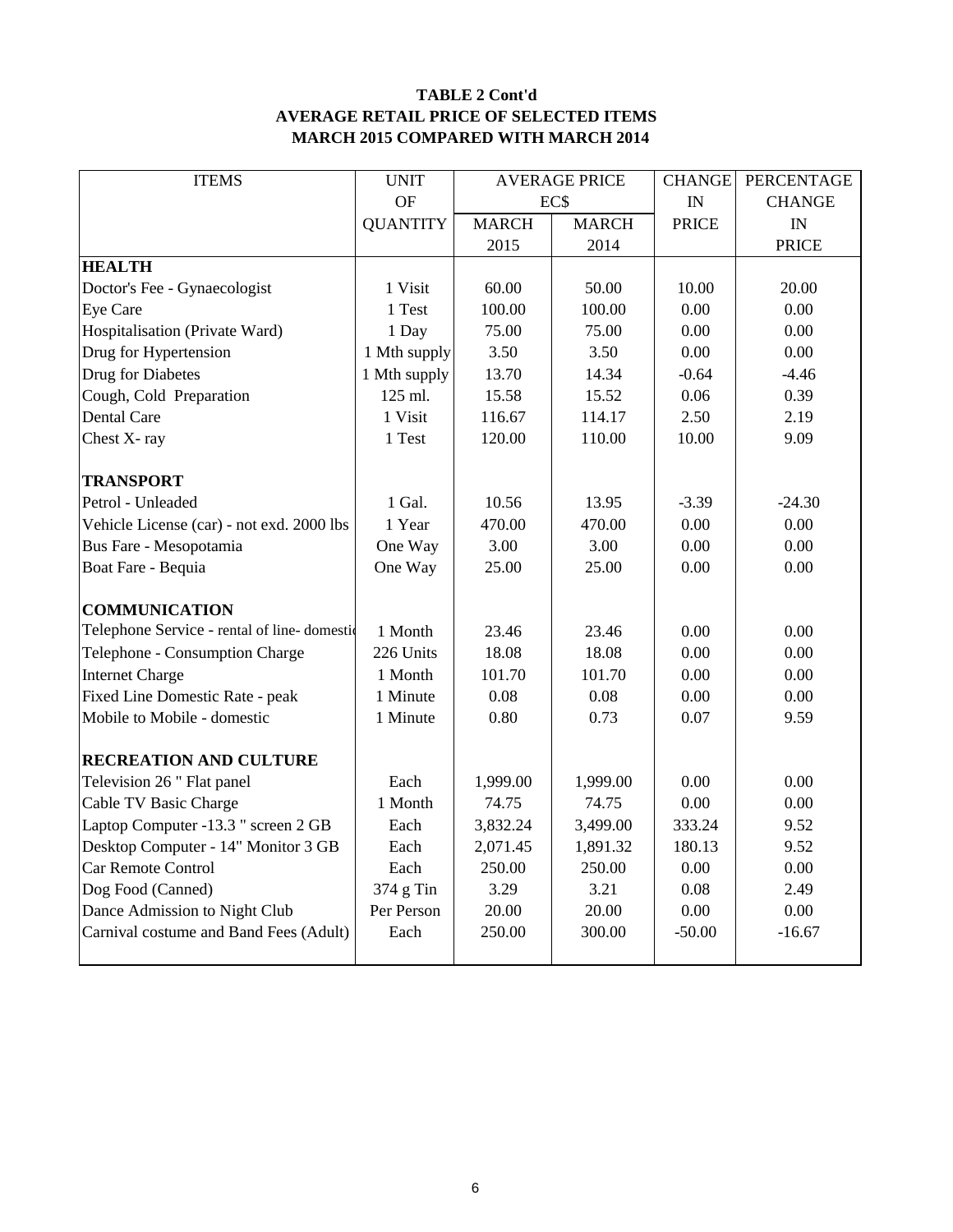#### **TABLE 2 Cont'd AVERAGE RETAIL PRICE OF SELECTED ITEMS MARCH 2015 COMPARED WITH MARCH 2014**

| <b>ITEMS</b>                        | <b>UNIT</b>       |                              | <b>AVERAGE PRICE</b> | <b>CHANGE</b> | <b>PERCENTAGE</b> |
|-------------------------------------|-------------------|------------------------------|----------------------|---------------|-------------------|
|                                     | <b>OF</b>         | EC\$                         |                      | IN            | <b>CHANGE</b>     |
|                                     | <b>QUANTITY</b>   | <b>MARCH</b><br><b>MARCH</b> |                      | <b>PRICE</b>  | IN                |
|                                     |                   | 2015                         | 2014                 |               | <b>PRICE</b>      |
|                                     |                   |                              |                      |               |                   |
| <b>EDUCATION</b>                    |                   |                              |                      |               |                   |
| Pre-Primary - Private               | 1 Month           | 205.00                       | 205.00               | 0.00          | 0.00              |
| Primary School Fee - Private        | 1 Term            | 650.00                       | 650.00               | 0.00          | 0.00              |
| Secondary School Fee - Private      | 1 Term            | 100.00                       | 100.00               | 0.00          | 0.00              |
| Newspaper - Local                   | Each              | 1.50                         | 1.33                 | 0.17          | 12.78             |
| Exercise Book - Primary - 24 leaves | Each              | 0.85                         | 0.85                 | 0.00          | 0.00              |
| <b>Lead Pencils</b>                 | Each              | 0.92                         | 0.92                 | 0.00          | 0.00              |
| Mathematics Textbook - From 4       | Each              | 80.16                        | 74.60                | 5.56          | 7.45              |
| Tuition for local evening classes   | 1 Subject         | 100.00                       | 100.00               | 0.00          | 0.00              |
| <b>RESTAURANTS AND HOTELS</b>       |                   |                              |                      |               |                   |
| Chicken Lunch - regular             | Each              | 13.86                        | 13.86                | 0.00          | 0.00              |
| Fish Lunch - regular                | Each              | 15.10                        | 15.10                | 0.00          | 0.00              |
| Fast Food - 2 Pc Chicken and Fries  | Each              | 16.85                        | 16.85                | 0.00          | 0.00              |
| <b>MISCELLANEOUS GOODS</b>          |                   |                              |                      |               |                   |
| <b>AND SERVICES</b>                 |                   |                              |                      |               |                   |
| <b>Toilet Soap</b>                  | 125g              | 3.46                         | 3.46                 | 0.00          | 0.00              |
| Toothpaste                          | 130g Tube         | 9.18                         | 9.03                 | 0.15          | 1.66              |
| Men's Haircut                       | 1 Visit           | 10.00                        | 10.00                | 0.00          | 0.00              |
| Women's Hairdressing (Relaxer)      | 1 Visit           | 64.81                        | 64.81                | 0.00          | 0.00              |
| Disposable Diapers (medium)         | 10 per Pk.        | 12.78                        | 12.85                | $-0.07$       | $-0.55$           |
| Health Insurance - Group (family)   | $\geq$ 3 Ppersons | 307.00                       | 278.70               | 28.30         | 9.22              |
| Legal Expenses (Affidavit)          | Fee               | 250.00                       | 250.00               | 0.00          | 0.00              |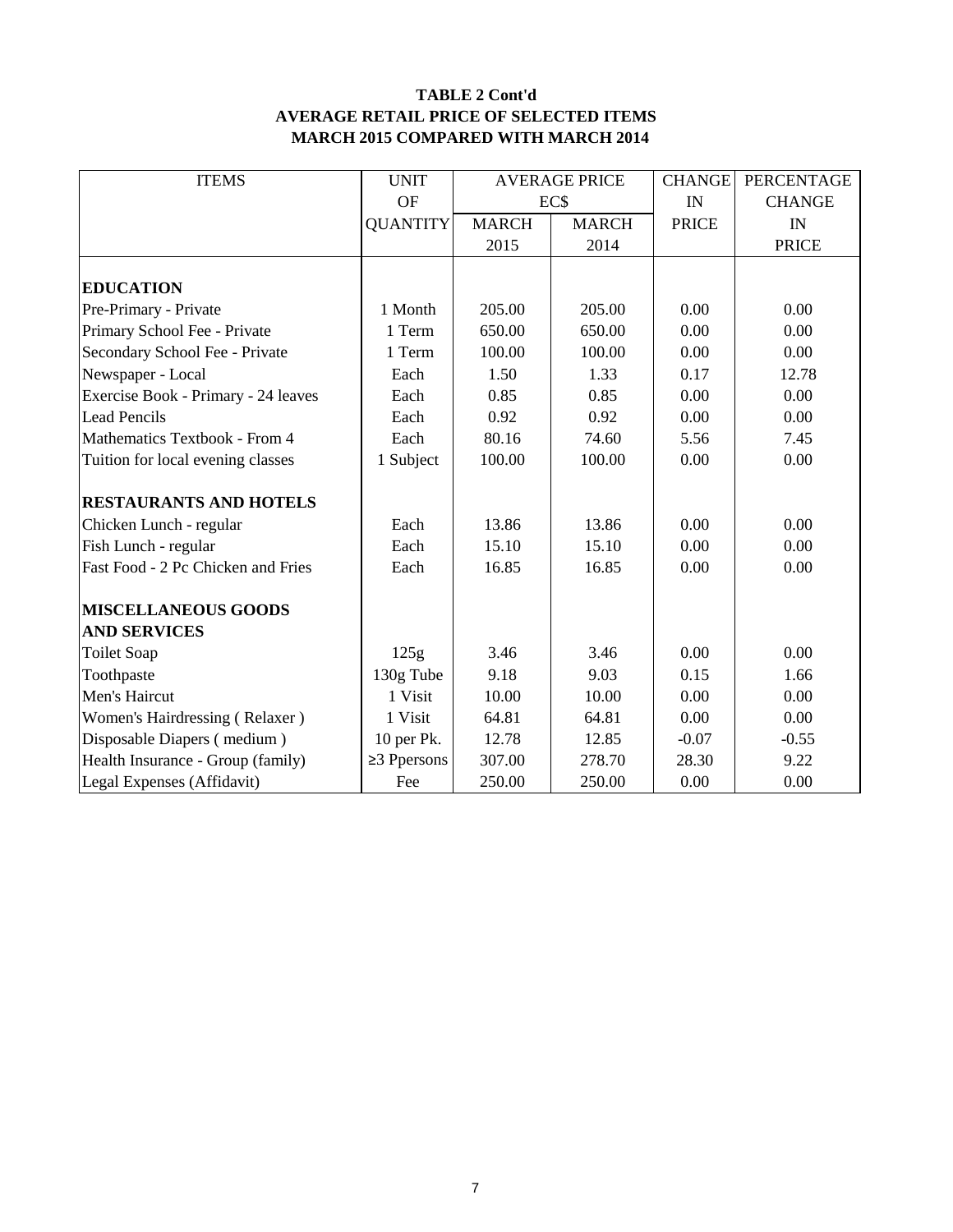#### **TABLE 3 THE CONSUMER PRICE INDEX BY MAIN GROUPS JANUARY 2010 = 100**

| <b>GROUP</b>                                                      | <b>WEIGHT</b> | <b>FEBRUARY</b><br>2015 | <b>MARCH</b><br>2015 | <b>MARCH</b><br>2014 | PERCENTAGE CHANGE<br><b>OVER PREVIOUS:</b><br><b>MONTH</b> |                             |  |
|-------------------------------------------------------------------|---------------|-------------------------|----------------------|----------------------|------------------------------------------------------------|-----------------------------|--|
|                                                                   |               |                         |                      |                      | <b>FEBRUARY</b>                                            | <b>YEAR</b><br><b>MARCH</b> |  |
| 01. Food and Non-Alcoholic Beverages                              | 21.91         | 112.3                   | 111.9                | 112.8                | $-0.4$                                                     | $-0.8$                      |  |
| 02. Alcoholic Beverages, Tobacco & Narcotics                      | 3.87          | 109.6                   | 109.6                | 109.1                | 0.0                                                        | 0.5                         |  |
| 03. Clothing and Footwear                                         | 3.22          | 102.8                   | 102.8                | 105.5                | 0.0                                                        | $-2.6$                      |  |
| 04. Housing, Water, Electricity, Gas and other<br>Fuels           | 30.06         | 99.7                    | 98.8                 | 104.9                | $-0.9$                                                     | $-5.8$                      |  |
| 05. Furnishings, Household Equipment and<br>Household Maintenance | 6.59          | 101.2                   | 101.3                | 101.1                | 0.1                                                        | 0.2                         |  |
| 06. Health                                                        | 1.79          | 104.0                   | 104.0                | 103.6                | 0.0                                                        | 0.4                         |  |
| 07. Transport                                                     | 11.84         | 121.5                   | 119.9                | 122.3                | $-1.3$                                                     | $-2.0$                      |  |
| 08. Communication                                                 | 9.41          | 102.0                   | 102.0                | 96.5                 | 0.0                                                        | 5.7                         |  |
| 09. Recreation and Culture                                        | 3.81          | 102.6                   | 102.6                | 102.9                | 0.0                                                        | $-0.3$                      |  |
| 10. Education                                                     | 1.32          | 109.0                   | 109.0                | 109.3                | 0.0                                                        | $-0.3$                      |  |
| 11. Restaurants and Hotels                                        | 1.87          | 103.3                   | 103.3                | 103.0                | 0.0                                                        | 0.3                         |  |
| 12. Miscellaneous Goods and Services                              | 4.31          | 101.0                   | 101.1                | 100.8                | 0.1                                                        | 0.3                         |  |
| <b>ALL ITEMS</b>                                                  | 100.00        | 106.0                   | 105.5                | 107.4                | $-0.5$                                                     | $-1.8$                      |  |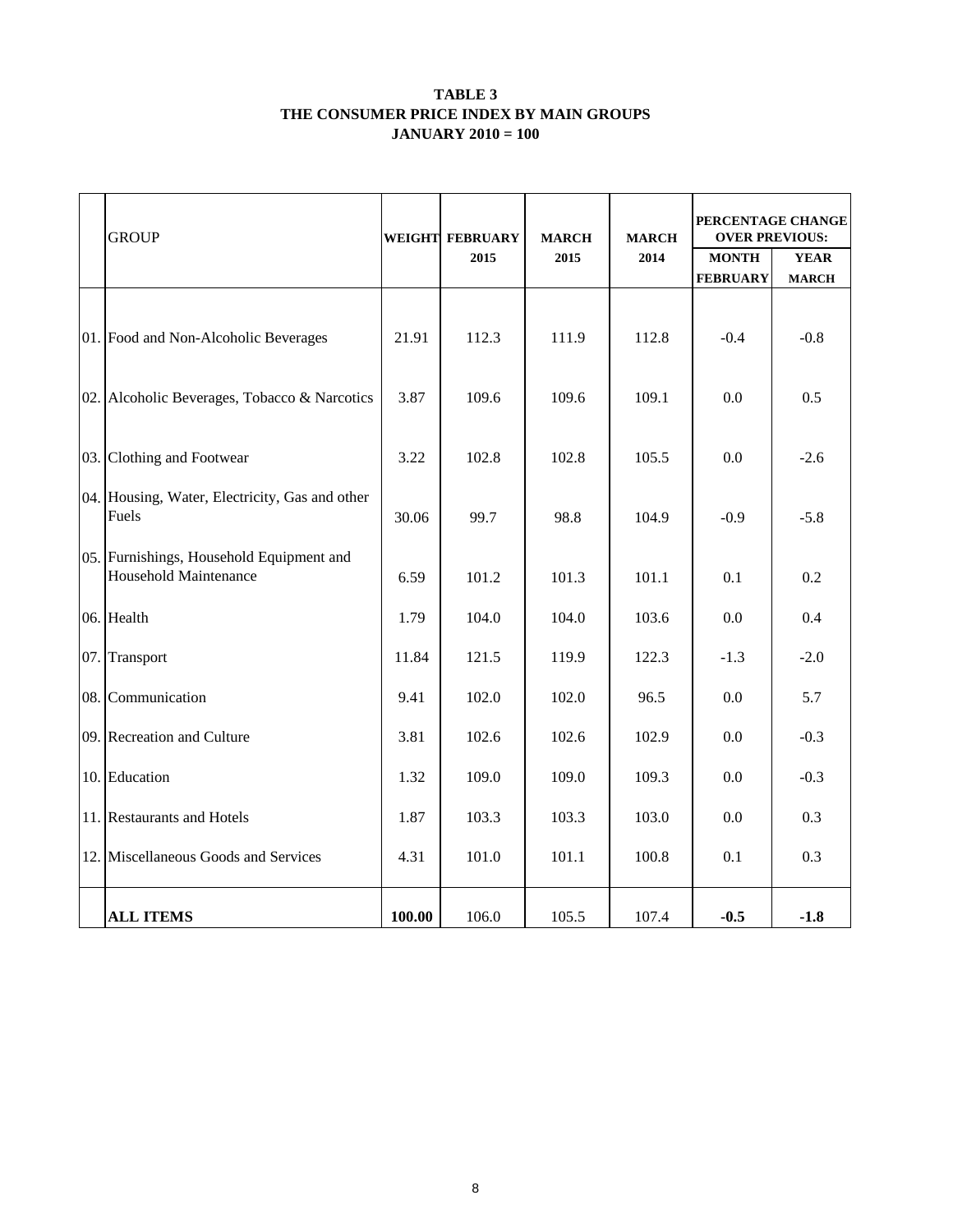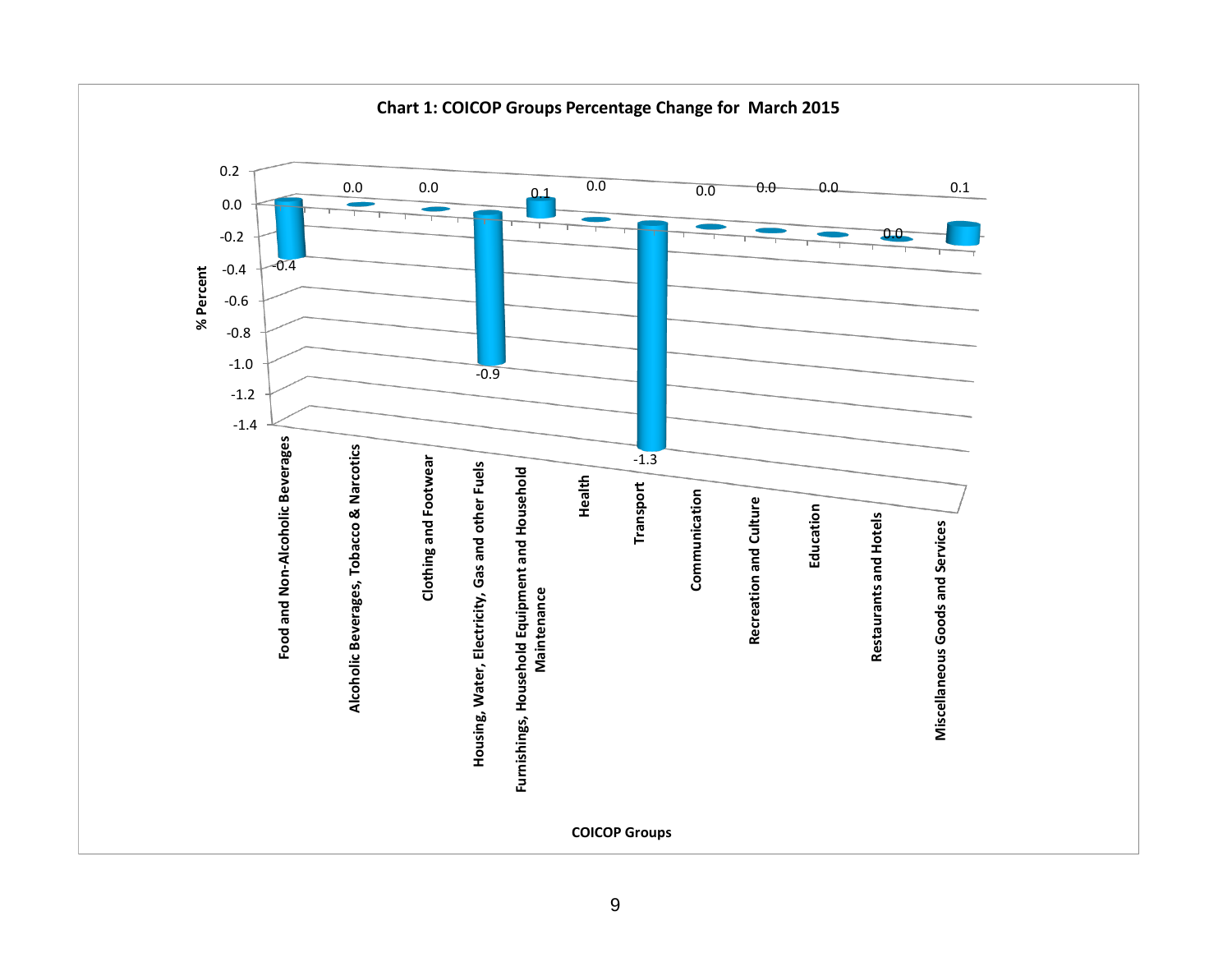#### **CONTRIBUTION TO CHANGE TABLE 4 THE CONSUMER PRICE INDEX BY MAIN GROUPS JANUARY 2010 = 100**

|    |                                                               |               |                 |              |            | <b>Cost Weight</b> |              | Change in | Contribution                       |
|----|---------------------------------------------------------------|---------------|-----------------|--------------|------------|--------------------|--------------|-----------|------------------------------------|
|    | <b>GROUP</b>                                                  | <b>WEIGHT</b> | <b>FEBRUARY</b> | <b>MARCH</b> | Percentage | <b>FEBRUARY</b>    | <b>MARCH</b> | Cost      | to                                 |
|    |                                                               |               | 2015            | 2015         | Change     | 2015               | 2015         | Weight    | Change                             |
|    |                                                               |               |                 |              |            |                    |              |           | $\mathbf{0}_{\mathbf{0}}^{\prime}$ |
|    |                                                               |               |                 |              |            |                    |              |           |                                    |
|    | 1. Food and Non-Alcoholic Beverages                           | 21.91         | 112.3           | 111.9        | $-0.4$     | 2,460.49           | 2,451.73     | $-8.8$    | 17.5                               |
| 2. | Alcoholic Beverages, Tobacco & Narcotics                      | 3.87          | 109.6           | 109.6        | 0.0        | 424.15             | 424.15       | 0.0       | 0.0                                |
| 3. | Clothing and Footwear                                         | 3.22          | 102.8           | 102.8        | 0.0        | 331.02             | 331.02       | 0.0       | 0.0                                |
| 4. | Housing, Water, Electricity, Gas and other<br>Fuels           | 30.06         | 99.7            | 98.8         | $-0.9$     | 2,996.98           | 2,969.93     | $-27.1$   | 54.1                               |
| 5. | Furnishings, Household Equipment and<br>Household Maintenance | 6.59          | 101.2           | 101.3        | 0.1        | 666.91             | 667.57       | 0.7       | $-1.3$                             |
| 6. | Health                                                        | 1.79          | 104.0           | 104.0        | 0.0        | 186.16             | 186.16       | 0.0       | 0.0                                |
| 7. | Transport                                                     | 11.84         | 121.5           | 119.9        | $-1.3$     | 1,438.56           | 1,419.62     | $-18.9$   | 37.9                               |
| 8. | Communication                                                 | 9.41          | 102.0           | 102.0        | $0.0\,$    | 959.82             | 959.82       | $0.0\,$   | $0.0\,$                            |
| 9. | Recreation and Culture                                        | 3.81          | 102.6           | 102.6        | 0.0        | 390.91             | 390.91       | 0.0       | 0.0                                |
|    | 10. Education                                                 | 1.32          | 109.0           | 109.0        | 0.0        | 143.88             | 143.88       | 0.0       | 0.0                                |
|    | 11. Restaurants and Hotels                                    | 1.87          | 103.3           | 103.3        | 0.0        | 193.17             | 193.17       | 0.0       | $0.0\,$                            |
|    | 12. Miscellaneous Goods and Services                          | 4.31          | 101.0           | 101.1        | 0.1        | 435.31             | 435.74       | 0.4       | $-0.9$                             |
|    | <b>ALL ITEMS</b>                                              | 100.00        | 106.0           | 105.5        | $-0.5$     | 10,600.00          | 10,550.00    | $-50.0$   | 100.0                              |